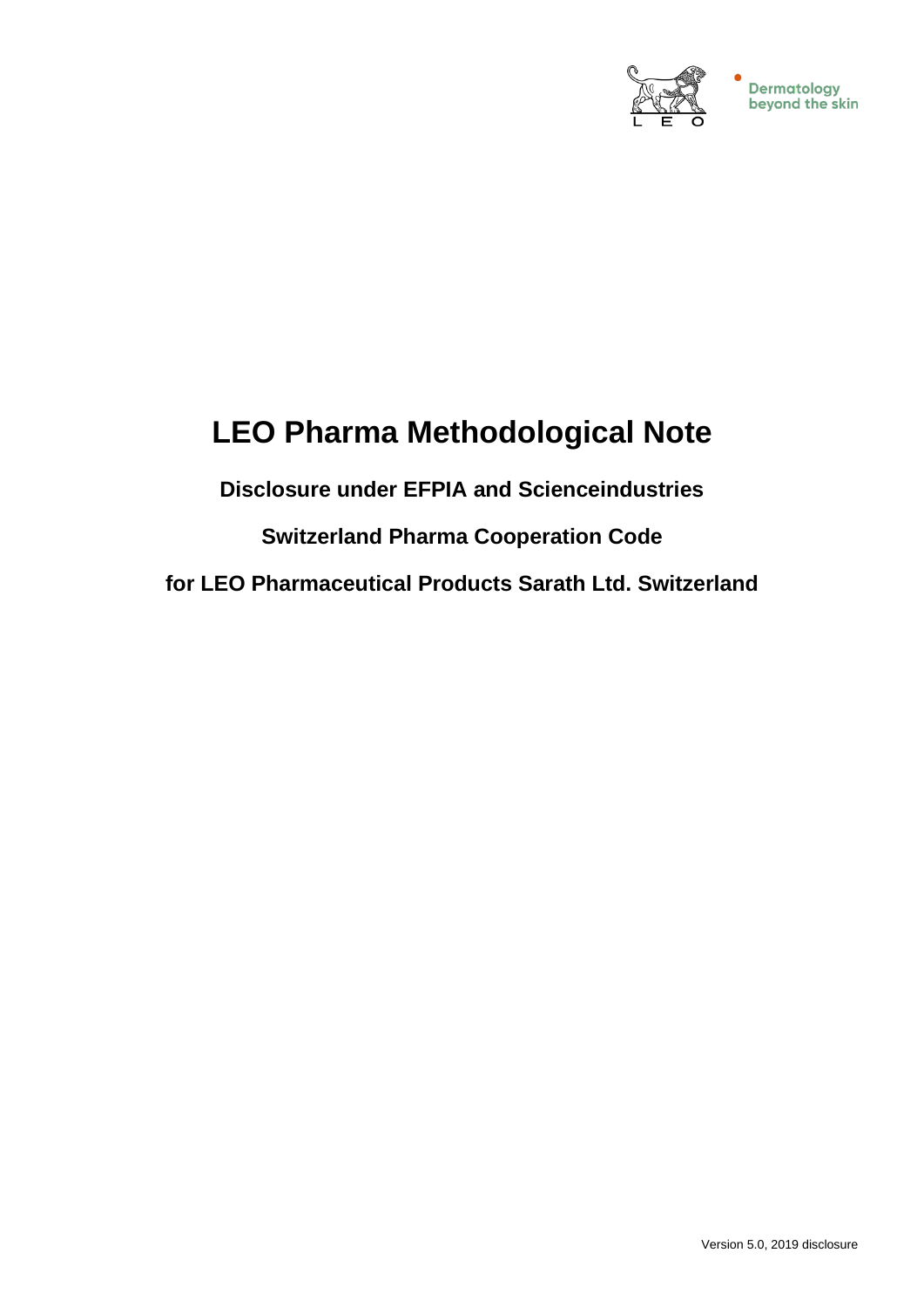# **Contents**

| 1<br>Introduction                                         | 3              |
|-----------------------------------------------------------|----------------|
| 2<br><b>Purpose</b>                                       | 3              |
| 3<br><b>Terminology and Definitions</b>                   | 3              |
| 4<br><b>Global Healthcare Compliance Process</b>          | 6              |
| 4.1<br>Identification of HCP/HCO/Patient Organization     | 6              |
| 4.2<br>Additional Local Healthcare Compliance Process     | 6              |
| 5<br>Scope and Content of HCP/HCO ToV Disclosure          | 7              |
| 5.1<br><b>Individual Disclosure</b>                       | 7              |
| 5.2<br>Self-incorporated HCPs                             | $\overline{7}$ |
| 5.3<br><b>Aggregated Disclosure</b>                       | 7              |
| 5.4<br>Research and Development                           | 7              |
| 5.5<br>Investigator Initiated Studies (IIS)               | 8              |
| ToVs in case of partial attendance or cancellation<br>5.6 | 8              |
| 5.7<br>Master agreements                                  | 8              |
| 5.8 Indirect ToVs                                         | 8              |
| 5.8.1 Indirect ToV - through an HCO                       | 9              |
| 5.8.2 Indirect ToV - through a PCO                        | 9              |
| 5.8.3 Indirect ToV - Distributors                         | 9              |
| 5.8.4 Indirect ToV - Market Research Studies              | 9              |
| 5.9<br>Financial data                                     | 10             |
| 5.9.1 Currency                                            | 10             |
| 5.9.2 VAT                                                 | 10             |
| 5.9.3 Date of ToV                                         | 10             |
| 5.10 Cross-Border Collaborations                          | 10             |
| 5.11 Consent Management                                   | 10             |
| 5.11.1 Consent collection                                 | 11             |
| 5.11.2 Management of Recipient consent withdrawal         | 11             |
| 5.11.3 Management of Recipient's request                  | 11             |
| 5.11.4 Partial consent                                    | 11             |
| 5.12 Disclosure form                                      | 11             |
| 5.12.1 Date of publication                                | 11             |
| 5.12.2 Disclosure platform                                | 11             |
| 5.12.3 Disclosure language                                | 11             |
| 5.13 Disclosure exclusions                                | 11             |
| 5.13.1 LEO Pharma employees attendance at conferences     | 12             |
| 5.13.2 Support for publications                           | 12             |
| Disclosure of ToVs provided to Patient Organizations<br>6 | 12             |
| <b>Retention</b><br>7                                     | 13             |
| 8<br><b>References</b>                                    | 13             |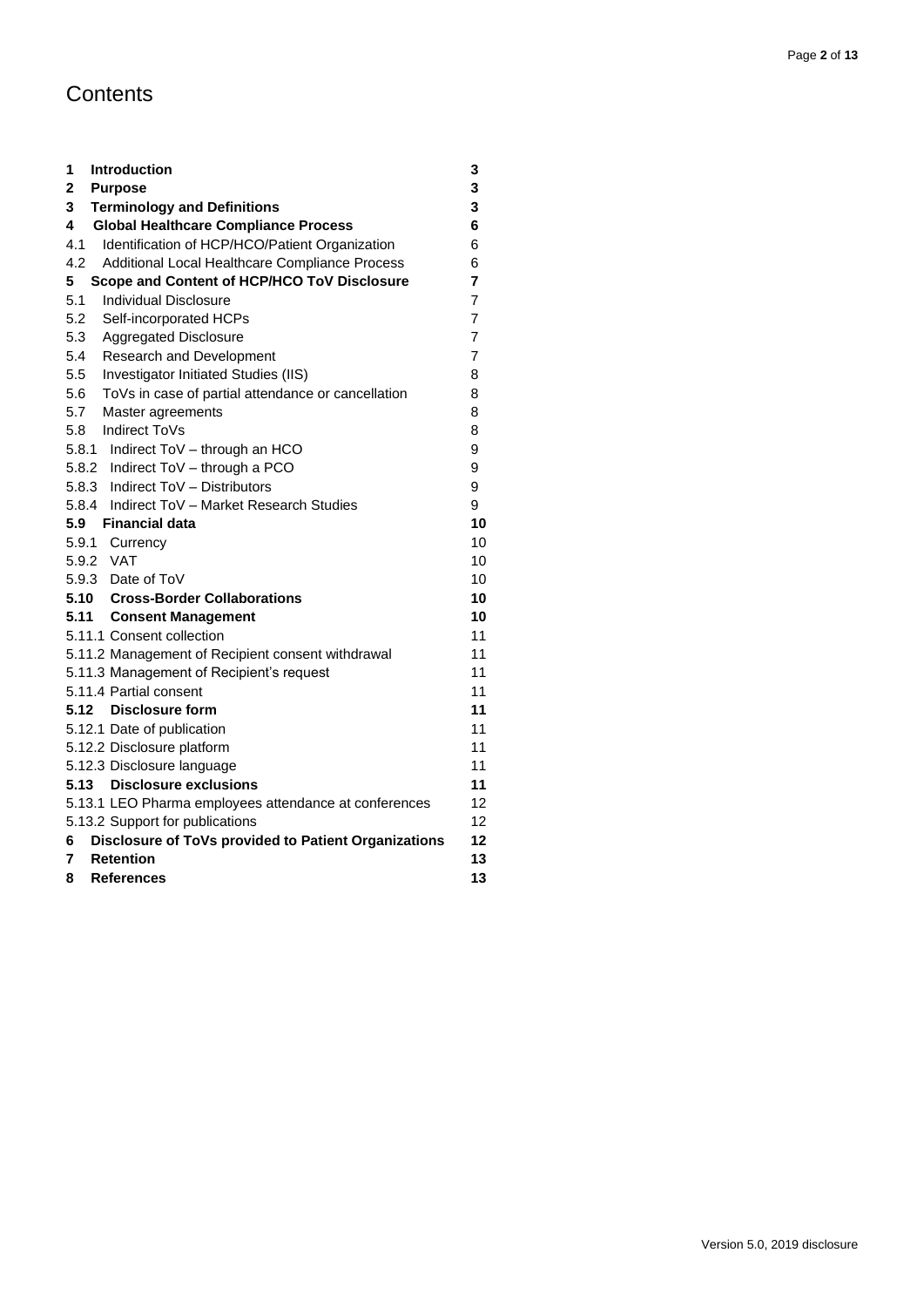# <span id="page-2-0"></span>**1 Introduction**

Healthcare Professionals (HCPs) and Healthcare Organizations (HCOs) provide the LEO Pharma Group with valuable, independent and expert knowledge from their experience within the field of dermatology and other areas that the LEO Pharma Group operates within. The expertise of HCPs and HCOs helps the LEO Pharma Group improve patients' quality of life.

The LEO Pharma Group believes it is fair and reasonable that HCPs and HCOs are compensated for the legitimate services and expertise that they provide. In addition, the LEO Pharma Group supports the education of HCPs and activities within healthcare or research. At the same time, the LEO Pharma Group acknowledges the need for and is committed to ensuring transparency of such Transfers of Value (ToV) provided to HCPs and HCOs, as required by the EFPIA Code of Practice, as well Scienceindustries Switzerland Pharma Cooperation Code.

The LEO Pharma Group also interacts with Patient Organizations to improve research and support education. In the same manner as for HCPs and HCOs, the LEO Pharma Group is committed to ensuring transparency of its engagements with Patient Organizations in accordance with the EFPIA Code of Practice and Scienceindustries Switzerland Pharma Cooperation Code.

To ensure that the LEO Pharma Group's engagements with HCPs, HCOs and Patient Organizations are in compliance, appropriate, properly documented, transparent and do not compromise the independence of the HCP, HCO or Patient Organization, the LEO Pharma Group has developed a healthcare compliance framework. The healthcare compliance framework supports the LEO Pharma Group in avoiding conflicts of interest, and creates transparency when engaging with HCPs, HCOs and Patient Organizations locally, and across borders.

# <span id="page-2-1"></span>**2 Purpose**

This methodology note describes in detail how the LEO Pharma Group, including LEO Pharmaceutical Products Sarath Ltd. Switzerland, ensures transparency with regards to the ToVs that the LEO Pharma Group provides to HCPs, HCOs and Patient Organizations. It outlines the general principles underlying the disclosure of ToVs by the LEO Pharma Group and describes the general principles by which the LEO Pharma Group has ensured that the ToV data is complete and accurate.

<span id="page-2-2"></span>The methodology note is a requirement outlined in the EFPIA Code of Practice, Chapter 5, and will be available to the public.

# **3 Terminology and Definitions**

# **Cross-border Collaborations**

Any Engagement between LEO Pharma and an HCP/HCO/Patient Organization where the HCP/HCO/Patient Organization is located in a country different from:

- the country of the activity, or
- the country of the LEO Pharma contracting entity

# **Direct ToV**

Transfers of Value made directly by an entity within the LEO Pharma Group to an HCP/HCO/Patient Organization.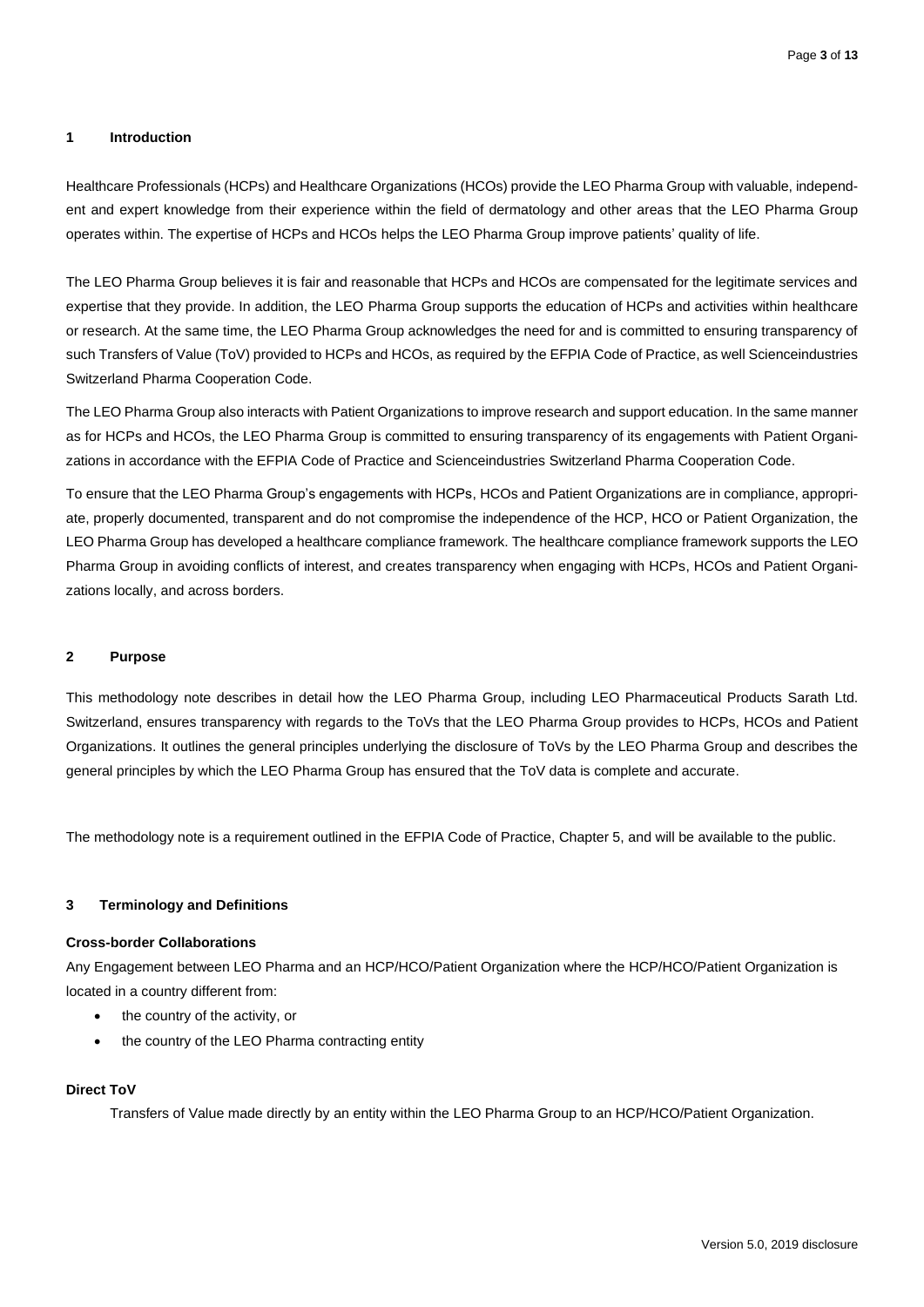# **Donation/Grant**

# **I. General definition**

Financial or Non-Financial Support provided by the LEO Pharma Group to an eligible Recipient for an altruistic, professional or scientific, or humanitarian purpose, or to support a specific educational or research project. Donations and Grants are provided without receiving or expecting any benefits in return from the Recipient, but Grants may be conditional upon certain requirements and obligations agreed between the involved parties. Donations/Grants may take many forms, including financial support, chemical compounds or equipment for research or healthcare purposes and/or medical products.

This definition may vary locally; in which case, the local definition prevails.

# **II. Local Definition**

There is no official Swiss definition of this term.

# **EFPIA**

European Federation of Pharmaceutical Industries and Associations

# **Healthcare Professional (HCP)**

# **I. General definition**

The definition of an HCP varies from country to country and may include any natural person that is a member of the medical, dental, pharmacy or nursing professions or any other person who, in the course of his/her professional activities, may prescribe, purchase, supply, recommend or administer a medicinal product.

# **II. Local Definition**

Physicians, dentists and pharmacists who are working in particular in a practice or hospital, together with pharmacists active in retail businesses, and persons who are authorised by Swiss law on therapeutic products, to prescribe, deliver or use prescription-only medicinal products for humans.

# **Healthcare Organization (HCO)**

# **I. General definition**

An HCO is any legal person/entity:

- that is a healthcare, medical or scientific association or organization (irrespective of the legal or organizational form) such as hospital clinic, foundation, university or other teaching institution or learned society (except for Patient Organisations) or
- through which one or more HCPs provide services.

This definition may vary locally; in which case, the local definition should apply.

# **II. Local definition**

Institutions, organisations, associations or other groups of healthcare professionals which provide healthcare services or consultancy tasks or other services in healthcare (e.g. hospitals, clinics, foundations, universities or other educational establishments, scientific societies or professional associations, community practices or networks, but not patient organisations).

# **Healthcare Compliance Person**

Locally appointed person responsible for supporting compliance of activities involving HCPs/HCOs/Patient Organizations, both organized locally and as part of a Cross-Border Collaboration, and who is also responsible for the local disclosure of ToVs provided – by any LEO Pharma entity – to HCPs/HCOs/Patient Organizations with Principle Practice Address in the country within the responsibility of the Healthcare Compliance Person.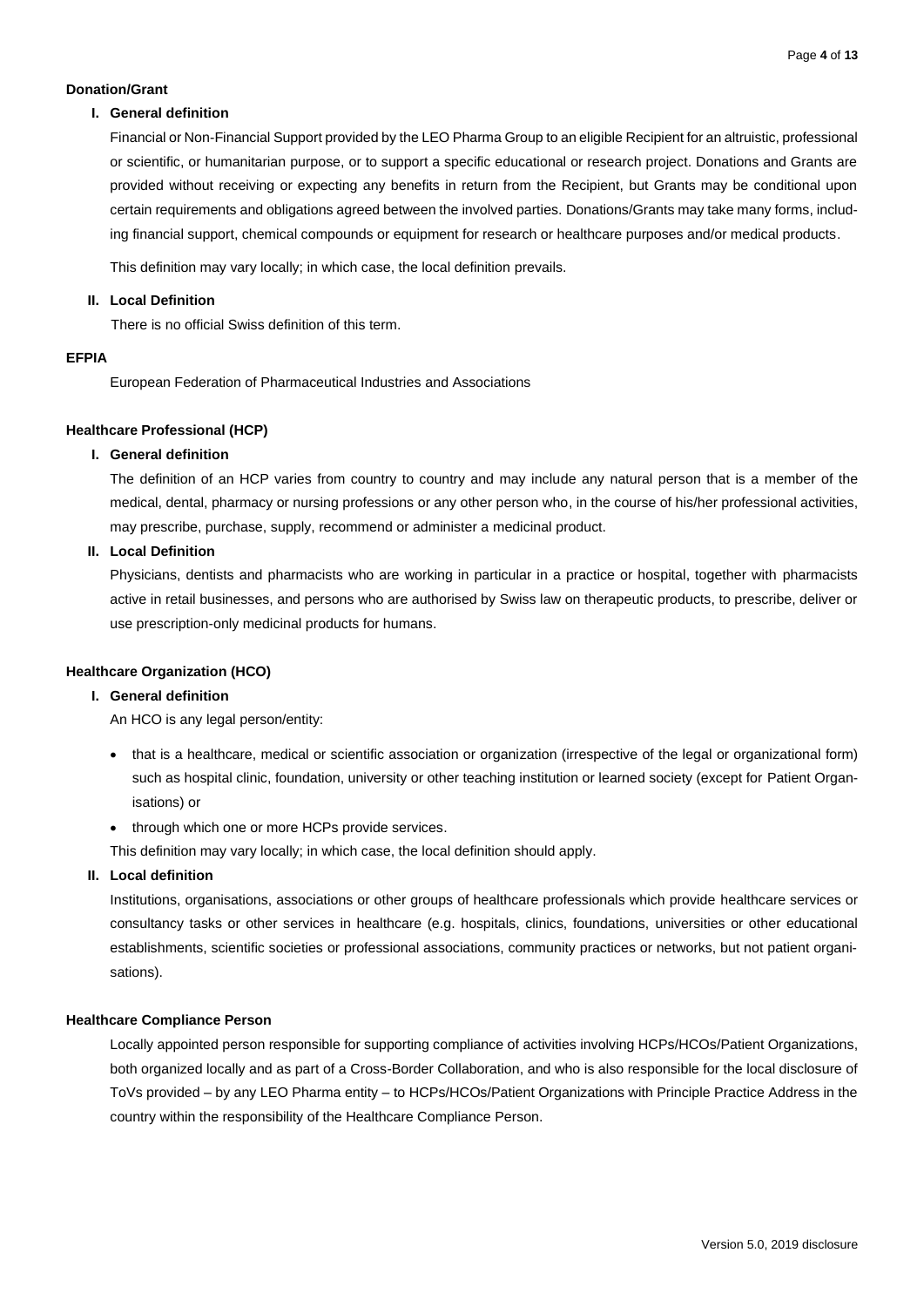# **Indirect ToV**

Transfers of Value made to an HCP/HCO/Patient Organization on behalf of an entity within the LEO Pharma Group through an intermediary (Third Party). The LEO Pharma Group must know about and/or be able to identify the HCP/HCO/Patient Organization that will benefit from the ToV in order for the ToV to be considered an Indirect ToV.

# **LEO Pharma Group**

LEO Pharma A/S (HQ) and any affiliate, production site, regional office, representative office, local sales office, company, cooperation, firm, partner-ship, subsidiary, or other entity controlled by or in common control with LEO Pharma A/S.

#### **National Engagement**

An HCP/HCO/Patient Organization engagement made between an entity within the LEO Pharma Group and an HCP/HCO/Patient Organization from the same country as the concerned entity.

#### **LEO Pharma Organizer**

The appointed person who has the overall responsibility for the interaction with an HCP/HCO/Patient Organization, no matter where the business unit, department or function of such person is located (e.g. HR, R&D, Sales & Marketing, etc.).

# **Patient Organization**

Not-for-profit organization (including the umbrella organization to which they belong), mainly composed of patients, that represents and/or supports the needs and interests of patients. A Patient who is representing a Patient Organization is considered a representative of the concerned Patient Organization and hence fall in the definition of a Patient Organization.

#### **Paying Country**

The entity within the LEO Pharma Group that issues a payment/reimbursement or makes any other ToV to a specific HCP/HCO/Patient Organization.

# **Professional Conference Organizer (PCO)**

A legal entity specialized in the organization and management of congresses, conferences, seminars and similar events.

# **Principal Practice Address**

The address where an:

- HCP performs the majority of his/her healthcare related services
- HCO/Patient Organization has its place of incorporation

# **Recipient**

The HCP/HCO/Patient Organization receiving a ToV either directly or indirectly from an entity within the LEO Pharma Group.

#### **Third Party**

Any company or individual who is not a member of LEO Pharma Group or a LEO Pharma employee, and who:

- is hired to provide products or services to the LEO Pharma Group or to act on behalf of the LEO Pharma Group (i.e. vendor or service provider), or
- enters a business partnership or collaboration with the LEO Pharma Group (i.e. business partner).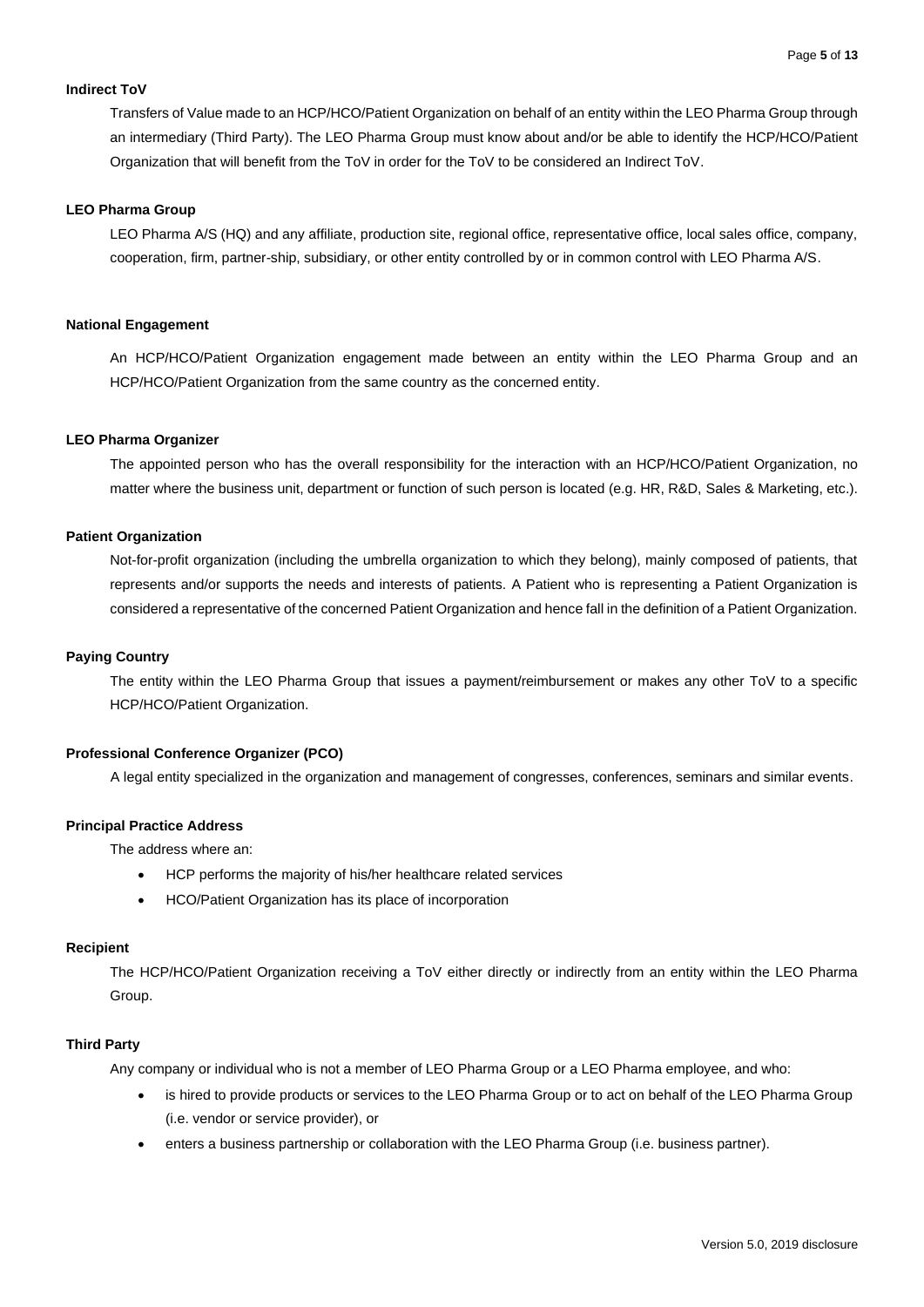The definition includes e.g. contract manufacturing organizations, academic and commercial contract research organizations, consultants, distributors, market research companies, and advertising agencies, organizations, associations, institutions and other parties or persons not affiliated with the LEO Pharma Group.

#### **Transfer of Value (ToV)**

Any direct or indirect Transfer of Value provided to an HCP/HCO/Patient Organization by the LEO Pharma Group, whether monetary, in kind or otherwise, made, whether for promotional purposes or not, in connection with the development and/or sale of products. This includes, but is not limited to, payments of fees for services, registration fees, sponsorships, travel and the provision of hospitality.

# <span id="page-5-0"></span>**4 Global Healthcare Compliance Process**

The global process for engaging with HCPs, HCOs and Patient Organizations in the LEO Pharma Group as well as the process for disclosure of ToVs (the Global Healthcare Compliance Process) is aligned with the requirements set out by EFPIA. The implementation of the process in each country must follow the national requirements in alignment with Scienceindustries Switzerland Pharma Cooperation Code, in which case additional local procedures may be in place, in order to meet local compliance requirements for HCP/HCO/Patient Organization engagements and the disclosure of ToVs provided to HCPs/HCOs/Patient Organizations by the LEO Pharma Group.

As part of the Global Healthcare Compliance Process, a LEO Pharma unique identifier for each HCP/HCO/Patient Organization is assigned to the Recipient of the ToV, and the ToV is processed in accordance with the LEO Pharma HCP/HCO/Patient Organization finance procedures to ensure that all ToVs to Recipients made in the LEO Pharma finance systems can be captured.

The ToVs are extracted from the finance systems or manually captured by the LEO Pharma Organizer. For ToVs made to HCP/HCOs/Patient Organizations through a Third Party, the Third Party is responsible for tracking and providing the LEO Pharma Organizer with the ToVs including the master data associated to the HCP/HCO/Patient Organization which is needed for the disclosure.

The Healthcare Compliance Person in Paying Country is responsible for tracking all ToVs provided to HCPs/HCOs/Patient Organizations by his/her LEO Pharma entity, whereas the Healthcare Compliance person in the country of HCP/HCO/Patient Organization is responsible for preparing the local disclosure report(s) containing all ToVs provided by the LEO Pharma Group to HCPs/HCOs/Patient Organizations with Principal Practice Address in the country of the Healthcare Compliance Person.

# <span id="page-5-1"></span>**4.1 Identification of HCP/HCO/Patient Organization**

The LEO Pharma unique identifier assigned to each individual HCP/HCO/Patient Organization ensures 1) unique identification of any HCP, HCO or Patient Organization to whom the LEO Pharma Group is providing a transfer a value (the Recipient of the ToV), and 2) that the ToV made to a specific HCP/HCO/Patient Organization will not be reported more than once due to e.g. errors in the contact details of the HCP/HCO/Patient Organization. The LEO Pharma unique identifier contains the details of the HCP/HCO/Patient Organization needed for disclosure, including the Principal Practice Address.

# <span id="page-5-2"></span>**4.2 Additional Local Healthcare Compliance Process**

Disclosure in Switzerland follows the Scienceindustries Switzerland Pharma Cooperation Code (Pharma-Kooperations-Kodex, PKK).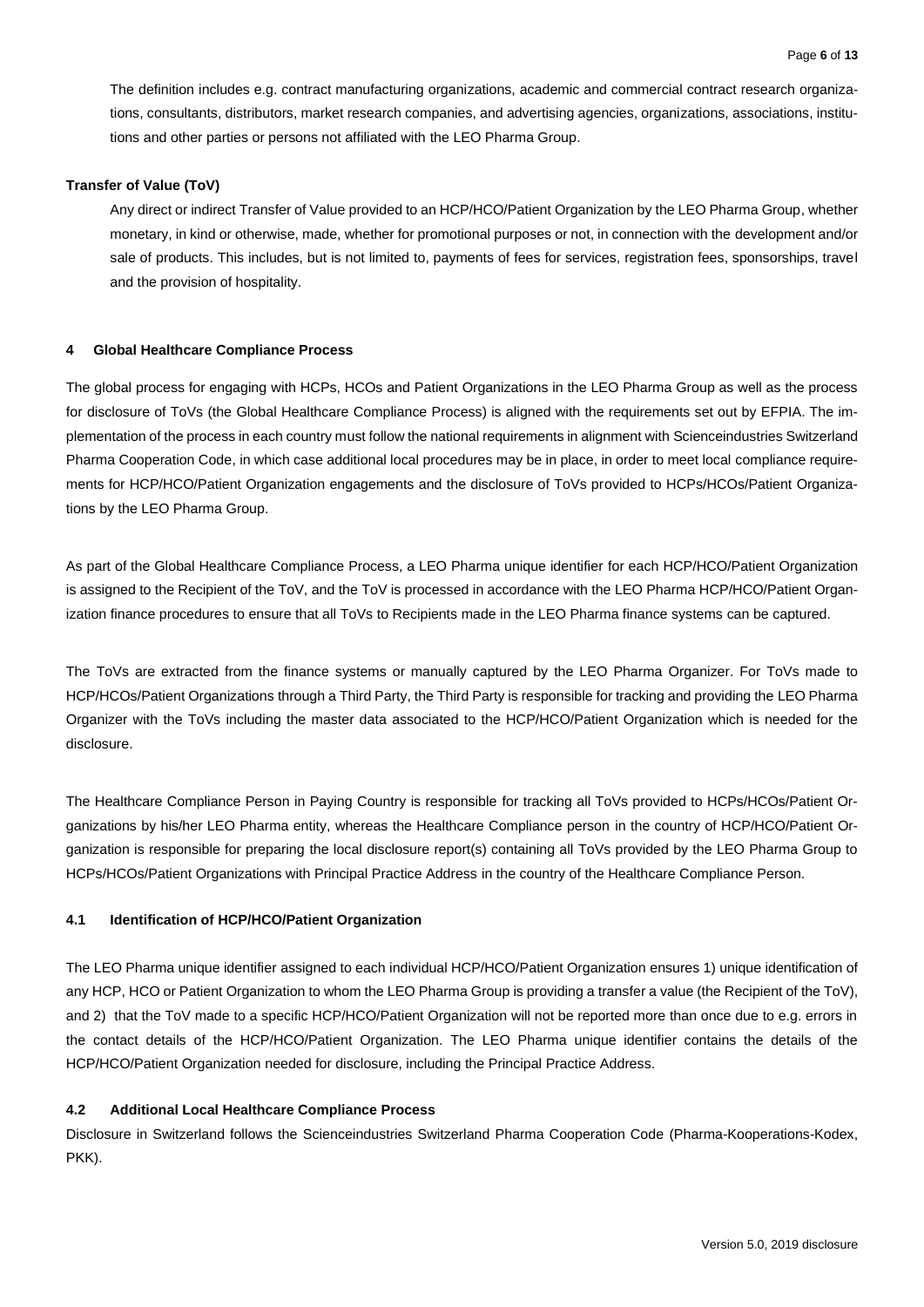# <span id="page-6-0"></span>**5 Scope and Content of HCP/HCO ToV Disclosure**

The LEO Pharma Group is responsible for disclosing both Direct and Indirect ToVs made on behalf of the LEO Pharma Group to HCPs and HCOs in connection with activities relating to LEO Pharma prescription-only medicines in countries with disclosure requirements. This includes, but is not limited to, payments for the performance of services, registration fees, sponsorships, financial support, travel, hospitality, and other expenses related to an activity involving an HCP and/or HCO.

As described earlier in this document, the LEO Pharma Group has assigned a Healthcare Compliance Person for each country who is overall responsible for ensuring the accurate and complete disclosure of the ToVs in accordance with local requirements. The Healthcare Compliance Person in the country where the HCP/HCO has his/her/its Principal Practice Address (country of HCP) must ensure disclosure of all reportable ToVs in the country of the HCP/HCO, including both National Engagements and Cross-Border Collaborations, regardless of whether they consist of Direct or Indirect ToVs and regardless of whether the ToV has been initiated by the LEO Pharma Group or upon request by the HCP/HCO.

# <span id="page-6-1"></span>**5.1 Individual Disclosure**

The reportable ToV is disclosed under the name of the specific HCP/HCO to whom the ToV was made (individual level) based on the LEO Pharma unique identifier in all cases except i) when the activity performed by an HCP/HCO concerns specific Research & Development services as defined in section 5.4 or ii) when the HCP/HCO did not consent to disclosure, see section 5.11.

The disclosure on an individual level includes, but is not limited to, fee-for-service activities, consultancy advice, advisory board activities, general advice, non-blinded market research, conference registration fees, and all disclosable expenses related to such activities. R&D advisory boards, medical consulting and/or data review not related to a specific clinical trial are also disclosed on an individual basis.

The disclosure on an individual level also includes services in connection with non-interventional **retrospective** studies (such as consultancy advice in relation to a database study and medical chart review study, investigator initiated studies that are retrospective in nature (see sectio[n 05](#page-7-0))), and support for medical writing for independent publications, however see section 5.13.2.

# <span id="page-6-2"></span>**5.2 Self-incorporated HCPs**

For self-incorporated HCPs, in which case a legal entity (HCO) is owned by one HCP, the reportable ToV is disclosed against the HCO, being the recipient of the payment.

# <span id="page-6-3"></span>**5.3 Aggregated Disclosure**

The reportable ToV is disclosed on an aggregated level in cases where i) the ToV is related to Research & Development Activities, see sectio[n 04](#page-6-4) and, ii) the HCP has not provided his/her consent for disclosure, if required, as described in section 5.11.

The reportable ToV is disclosed on a "semi-aggregated" level in cases where the HCP is acting on behalf of the HCO and the payment is made to the HCO and not to the HCP. In this case the payment is disclosed under the name of the respective HCO.

#### <span id="page-6-4"></span>**5.4 Research and Development**

Research and Development activities are by EFPIA divided into 3 main activity types: non-clinical study, clinical trial and noninterventional study.

**Non-clinical study:** This category includes any ToVs made to an HCP/HCO in connection with an experiment or a set of experiments in which a test item is examined under laboratory conditions, in greenhouses or in the field to obtain data on its properties and/or its safety. This typically relates to research activities where the LEO Pharma Group requires services performed by an HCP/HCO in order to complete the activity.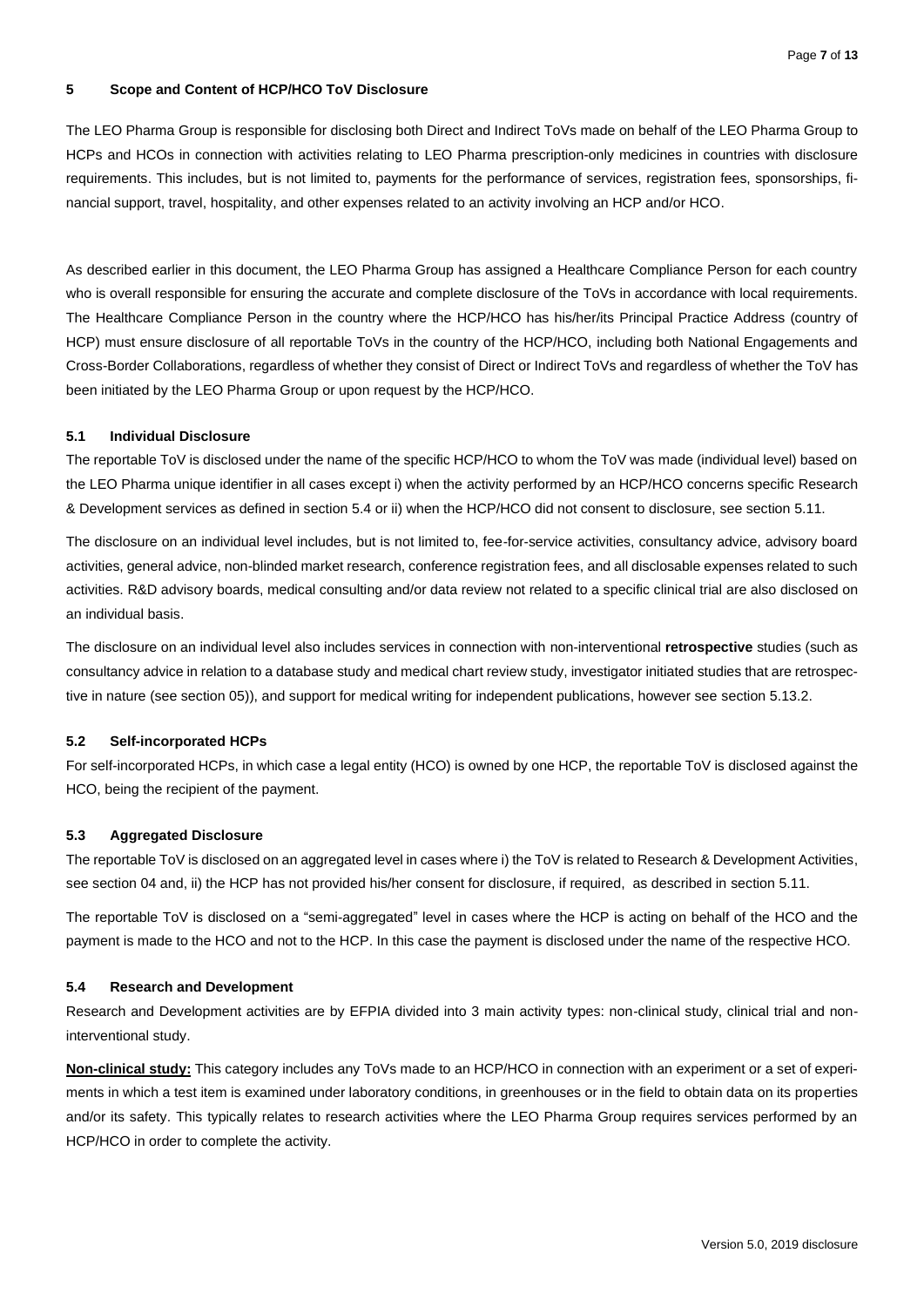**Clinical trial:** This category includes any ToVs made to an HCP/HCO in connection with a clinical trial, such as fees paid to an HCP/HCO in his capacity as international/national coordinating investigator and investigator fees and honorarium in connection with memberships in a data review/monitoring committee, advisory board or medical consulting in relation to a specific clinical trial.

**Non-interventional study:** Includes any ToVs made to an HCP/HCO in connection with a non-interventional **prospective** study, such as fees paid to an HCP/HCO in his capacity as international/national coordinating investigator or principal Investigator.

# <span id="page-7-0"></span>**5.5 Investigator Initiated Studies (IIS)**

Financial support to an Investigator Initiated Study (IIS) that is retrospective in nature is disclosed on an individual level while financial support to an IIS that is prospective in nature is disclosed on an aggregated level under Research and Development.

Any retrospective IIS is disclosed as fee for service, although the activity is not performed on behalf of the LEO Pharma Group and the LEO Pharma Group is not involved in the planning and conduct of the study. The HCP/HCO is conducting such study at his/her/its own initiative and is assuming all responsibility for the conduct of the study.

# <span id="page-7-1"></span>**5.6 ToVs in case of partial attendance or cancellation**

If an activity is cancelled, no ToV will be made to the HCP/HCO, unless the HCP/HCO has already performed certain preparatory work that the LEO Pharma Group required to be performed in connection with the activity. The HCP/HCO will be paid in accordance with the terms defined in the agreement with the HCP/HCO, e.g. hourly fee based on hours spent on the preparation, and the ToV will be disclosed in accordance with section [0.](#page-6-1) In case the LEO Pharma Group has paid any expenses prior to an activity and the activity is cancelled, no ToV will be disclosed on the HCP/HCO given that the HCP/HCO did not receive any benefits from the pre-payment made by the LEO Pharma Group. In cases where an HCP whose attendance at a congress is sponsored by LEO Pharma does not attend the congress, the related ToV(s) is not disclosed on the condition that the non-attendance can be justified and is documented.

# <span id="page-7-2"></span>**5.7 Master agreements**

In connection with master agreements, the HCP/HCO will be paid in accordance with the fee and terms for travel and expense reimbursement described in the master agreement or in the separate work order prepared for each separate activity requested to be performed by the HCP/HCO. The LEO Pharma unique identifier is assigned at the beginning of the collaboration and will remain assigned to the HCP/HCO, and any ToV will be disclosed according to section 5 and within the applicable reporting period where the individual payments were made, see section 5.9.3.

# <span id="page-7-3"></span>**5.8 Indirect ToVs**

The LEO Pharma Group may engage with Third Parties who are engaging HCPs/HCOs as part of services delivered to the LEO Pharma Group. It is evaluated for each specific engagement whether ToVs made to HCPs/HCOs by a Third Party on behalf of the LEO Pharma Group are considered Indirect ToVs.

An Indirect ToV generally includes situations where the identity of the HCP/HCO is specified in the contract with the Third Party or the identity of the HCP/HCO benefitting from the ToV is otherwise known by the LEO Pharma Group.

Indirect ToVs are for instance ToVs made in connection with clinical trials sponsored by the LEO Pharma Group where the conduct of the clinical trial, including payments to HCPs/HCOs, is handled through a Contract Research Organisation.

The LEO Pharma Group is disclosing any Indirect ToV on the same level as Direct ToVs, i.e. either on an individual or aggregated level as described above in sectio[n 0.](#page-6-0)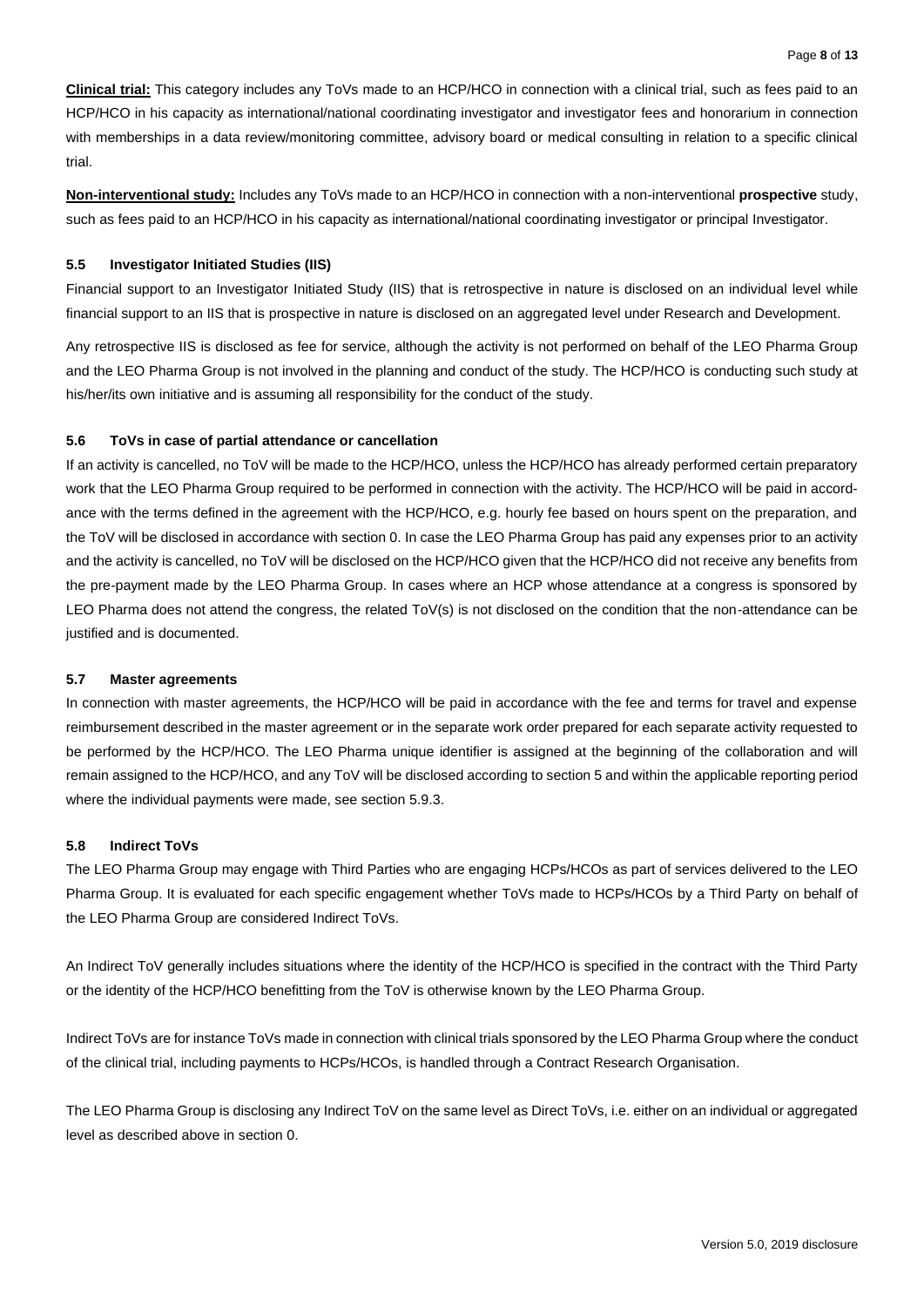# <span id="page-8-0"></span>**5.8.1 Indirect ToV – through an HCO**

The LEO Pharma Group may engage with an HCP indirectly through an HCO. In such cases, the LEO Pharma Group may request performance of services from a specific HCP employed by the HCO, or the HCO may itself decide that a specific HCP employed by the HCO performs the services.

If it can be clearly identified by the LEO Pharma Group that a ToV in such cases is being transferred to the HCP personally via the HCO, such indirect ToV is tracked and disclosed under the individual HCP and not under the HCO

If the LEO Pharma Group cannot confirm that any HCP employed by the HCO receives a personal benefit from the ToV paid to the HCO, such payment is not considered an Indirect ToV and such payments are not disclosed as a ToV under an individual HCP but instead under the HCO.

# <span id="page-8-1"></span>**5.8.2 Indirect ToV – through a PCO**

The LEO Pharma Group may provide support / sponsorship to PCOs in connection with educational/scientific activities. The financial assistance can be used for preparation and/or conduct of the educational/scientific event, sponsoring of speakers, registration fees, travel, accommodation, meals and drinks. If an HCP/HCO, as e.g. a scientific committee, speaker, chair or attendee, will receive a ToV by means of the support/sponsorship provided by the LEO Pharma Group, and the LEO Pharma Group knows or can identify the HCP/HCO that will benefit from the ToV, such ToV will be considered an Indirect ToV. Such Indirect ToVs to HCPs/HCOs provided through PCOs will be disclosed under the name of the benefiting HCP/HCO with no mentioning of the name of the PCO and in accordance with section 5.

In case the LEO Pharma Group is providing support / sponsorship to a PCO, but the LEO Pharma group is not able to identify the benefiting HCP/HCO, this ToV will not be disclosed as the PCO is not an HCP/HCO (or Patient Organization) and hence not a Recipient under the EFPIA Code of Practice. However, in order to ensure transparency of the sponsorships provided by the LEO Pharma Group to educational/scientific events, the LEO Pharma Group requires the PCO to publish the sponsorship on the website of the specific conference.

In case an educational/scientific event is organized by an HCO, and not a PCO, any ToV will be disclosed in the name of the HCO, or in the name of any indirectly benefitting HCP.

# <span id="page-8-2"></span>**5.8.3 Indirect ToV - Distributors**

The LEO Pharma Group may engage with distributors who promote and distribute LEO Pharma products. In some cases distributors have an arms-length responsibility towards the LEO Pharma Group and act on their own behalf and do not represent or act on behalf of the LEO Pharma Group in the distribution or promotion of products. In such cases, any ToVs provided to HCPs/HCOs by the distributor are not considered Indirect ToVs and will not be disclosed by the LEO Pharma Group.

In cases where a distributor is acting under the instructions of the LEO Pharma Group and is providing a ToV to an HCP/HCO on behalf of the LEO Pharma Group, such ToVs are considered Indirect ToVs and will disclosed by the LEO Pharma Group and in accordance with this section 5.

# <span id="page-8-3"></span>**5.8.4 Indirect ToV – Market Research Studies**

The LEO Pharma Group may engage with a Third Party in order to conduct market research studies or similar activities where the LEO Pharma Group does not know the identity of the HCP/HCO engaged on behalf of the LEO Pharma Group by the Third Party, and the HCP/HCO does not know the identity of the LEO Pharma Group (double-blinded market research). In such cases, the LEO Pharma Group is not able to track and disclose any ToV made to the HCP/HCO by the Third Party on behalf of the LEO Pharma Group and therefore such ToV will not be disclosed.

If an HCP requires to know the identity of the company performing the market research, this will be revealed in accordance with the guidelines in the EphMRA Code of Conduct. However, to protect the anonymity of the respondents/HCPs, the name of the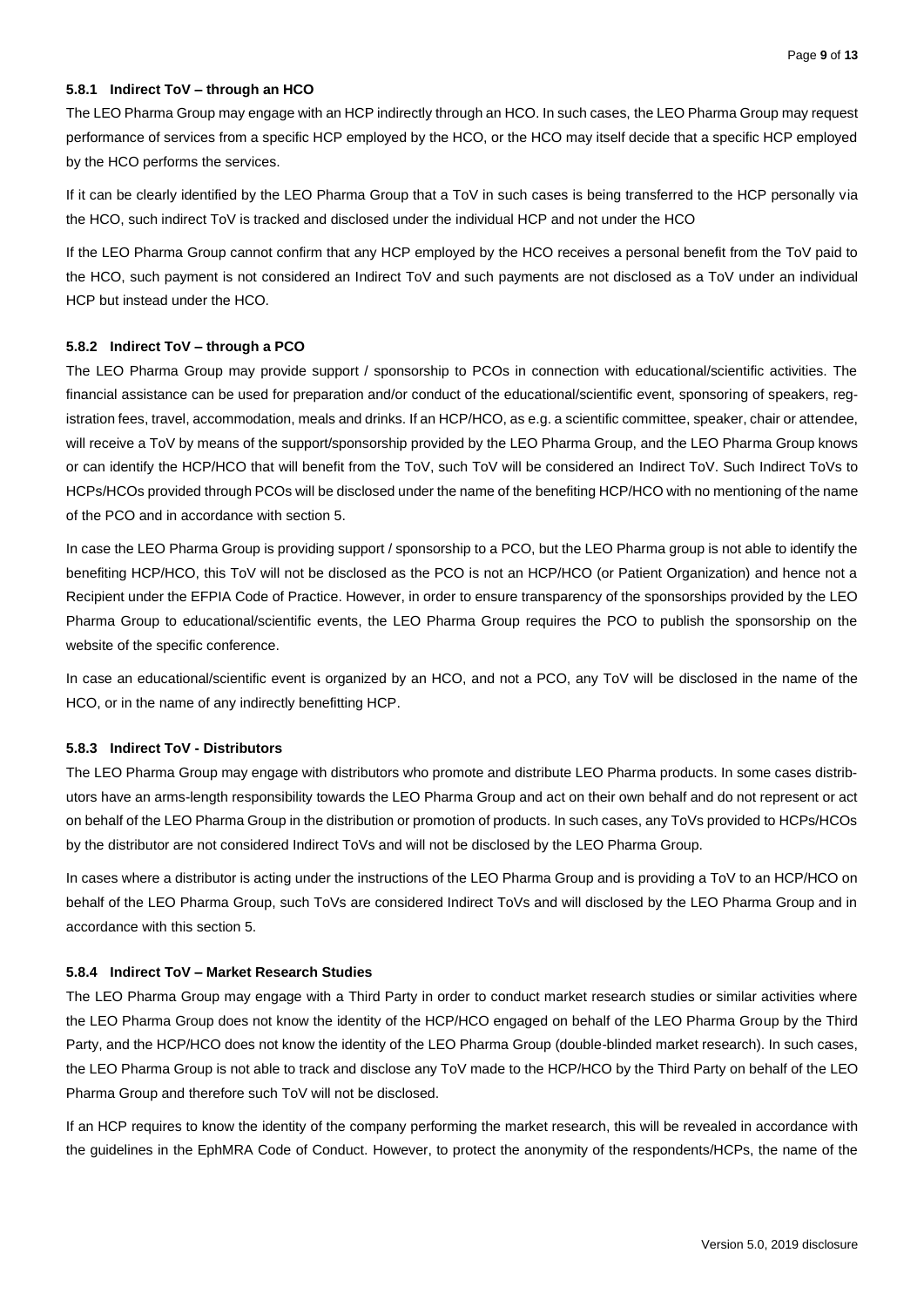respondents/HCPs will still not be revealed to the LEO Pharma Group and the LEO Pharma Group will therefore not disclose any ToV made in connection with the market research.

For market research studies where the identity of the HCP/HCO is known by the LEO Pharma Group, the LEO Pharma Group requires the Third Party to track the ToV made to the HCP/HCO in order for the LEO Pharma Group to disclose such ToVs.

#### <span id="page-9-0"></span>**5.9 Financial data**

To ensure that the ToV disclosed by the LEO Pharma Group is consistent, certain decisions have been made on which data points to be used in the capture and tracking of the ToVs.

#### <span id="page-9-1"></span>**5.9.1 Currency**

The currency used in the disclosure report is the local currency in the country where the disclosure is made (the country of the HCP/HCO).

ToVs not paid in the currency used in the country of the HCP/HCO will be converted into the currency used in the country of the HCP/HCO via a conversion to EURO. The conversion calculations are based on a fixed yearly currency rate.

# <span id="page-9-2"></span>**5.9.2 VAT**

The published ToV amounts are exclusive of VAT, except in some cases where the VAT amount cannot be accurately excluded, in which case the disclosed amounts are inclusive of VAT. For payments subject to withholding tax, the published ToV amounts are inclusive of the withholding tax amount.

#### <span id="page-9-3"></span>**5.9.3 Date of ToV**

The date of the ToV is the date the payment/reimbursement was made, i.e., the date the payment was cleared in the finance system (clearing date), and not the date the services were provided by the HCP/HCO. For reimbursements in relation with investigator meetings, the date that the ToV was submitted for payment by the LEO Pharma Organizer is used as date of ToV.

For Indirect ToVs related to events such as congresses, the date of activity will be used as date of ToV, whenever possible, for the following types of expenses: congress registration, travel and accommodation.

#### <span id="page-9-4"></span>**5.10 Cross-Border Collaborations**

Any ToVs made in connection with a Cross-Border Collaboration are tracked by the Paying Country, as described previously. The ToVs from the Paying Country are made available to the Healthcare Compliance Person in the country of the HCP/HCO for disclosure. This process ensures that the LEO Pharma Group discloses not only ToVs from National Engagements, but also all ToVs from Cross-Border Collaborations. If disclosure is not related to Research and Development, the Healthcare Compliance Person in the country of the HCP must ensure that consent has been collected for the specific HCP, see section 5.11.

#### <span id="page-9-5"></span>**5.11 Consent Management**

In a number of countries, the LEO Pharma Group is obliged to obtain consent from the individual HCP for the disclosure of the HCP's personal data and the ToVs made to the HCP. If such disclosure and pertaining consent is required as per local law and requirements, the Healthcare Compliance Person in the country of HCP ensures that consent from the HCP is obtained, both in connection with Direct and Indirect ToVs, in accordance with local requirements and local data protection laws. In case consent for disclosure is also required for HCOs in a given country according to local data protection laws, it is the responsibility of the Healthcare Compliance Person in the country of the HCO to obtain such consent.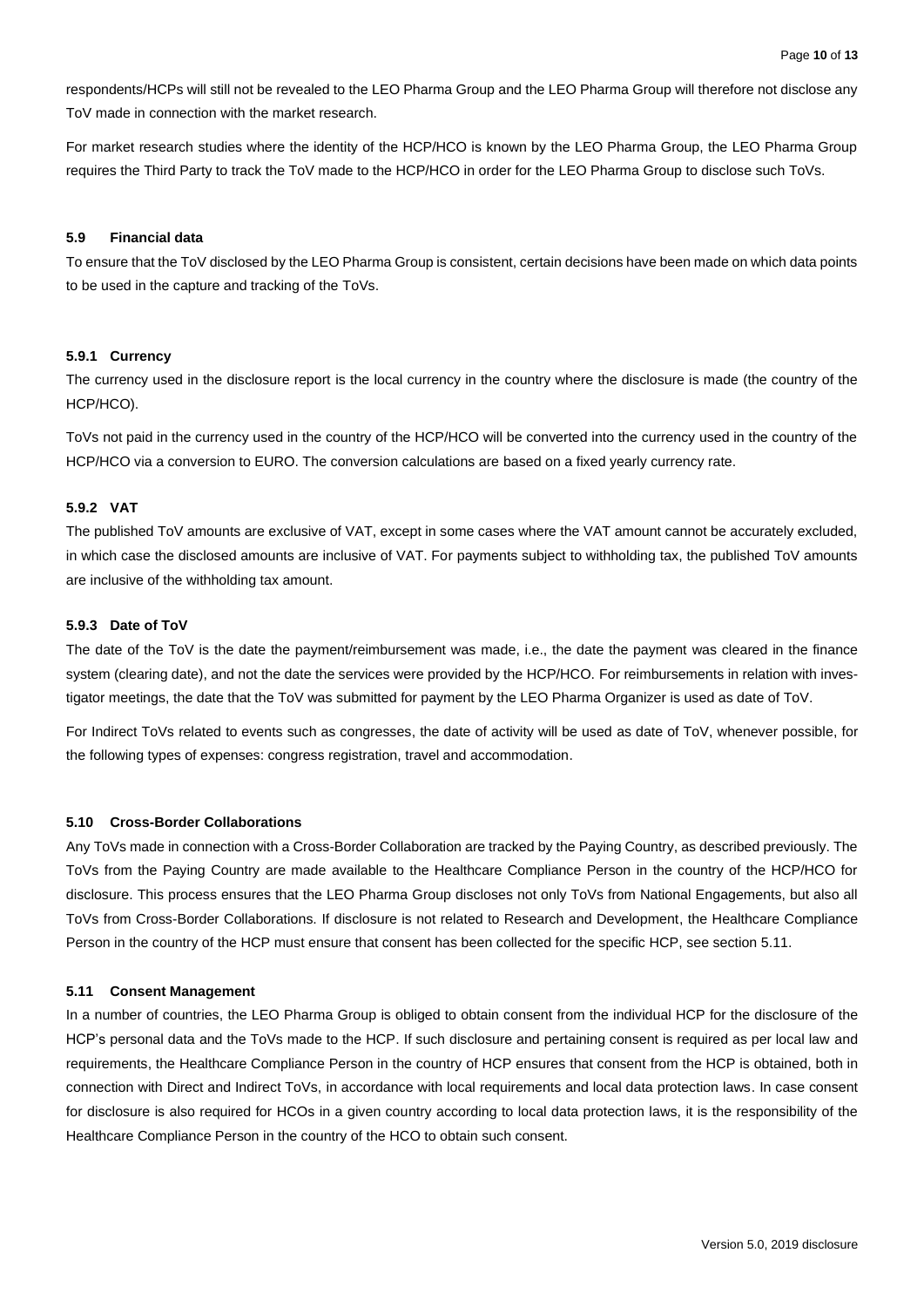# <span id="page-10-0"></span>**5.11.1 Consent collection**

The consent, if required according to local requirements and local data protection laws, is obtained in a separate consent agreement that covers consent for disclosure of all ToVs provided to an HCP within the given reporting period.

# <span id="page-10-1"></span>**5.11.2 Management of Recipient consent withdrawal**

The HCP can withdraw his/her consent at any time. In such case, the LEO Pharma Group will disclose the related ToVs on an aggregated level and will re-publish the disclosure report, if the data was already published.

Withdrawal of consent is managed by the Healthcare Compliance Person in the country of the HCP.

# <span id="page-10-2"></span>**5.11.3 Management of Recipient's request**

A request from an HCP for withdrawal of his/her consent can be received by any employee in the LEO Pharma Group, who then needs to inform the Healthcare Compliance Person in the country of the HCP for further handling.

# <span id="page-10-3"></span>**5.11.4 Partial consent**

The Healthcare Compliance Person in the country of the HCP will verify that consent has been collected before disclosure of the ToVs. Since consent is collected in a separate consent agreement on an HCP level, covering all ToVs within a given disclosure period, all ToVs made for that specific HCP will either be disclosed on an individual or an aggregated level (except ToVs in connection with Research and Development) within a given disclosure period.

This means that if an individual HCP receives a number of ToVs from the LEO Pharma Group throughout the reporting period and for some reason decides to withdraw his/her consent for one or more of those ToVs, the LEO Pharma Group will disclose all of the ToVs provided to the HCP on an aggregated level.

# <span id="page-10-4"></span>**5.12 Disclosure form**

For the disclosure, the country-specific applicable disclosure template(s) will be used. The ToVs will be disclosed in accordance with the country-specific requirements.

# <span id="page-10-5"></span>**5.12.1 Date of publication**

<span id="page-10-6"></span>Between 20-30 June 2020

# **5.12.2 Disclosure platform**

<span id="page-10-7"></span>http://www.leo-pharma.ch/Home/Finanzielle-Zuwendungen.aspx

# **5.12.3 Disclosure language**

German, French, Italian (Methodological note: English)

# <span id="page-10-8"></span>**5.13 Disclosure exclusions**

The LEO Pharma Group has excluded certain ToVs made to HCPs/HCOs from the disclosure in accordance with the excluded disclosures stated in the EFPIA Code of Practice, Section 23.03 and Swiss Pharma Cooperation Code sections 233 and 234, such as meals and drinks.

In addition, in some cases the LEO Pharma Group provides certain non-financial support to HCPs/HCOs that cannot be assigned a monetary value, and the LEO Pharma Group has evaluated that these transfers of non-financial support are not to be considered a transfer of value, see section 5.13.2. Such ToV will also be excluded from the ToVs for disclosure.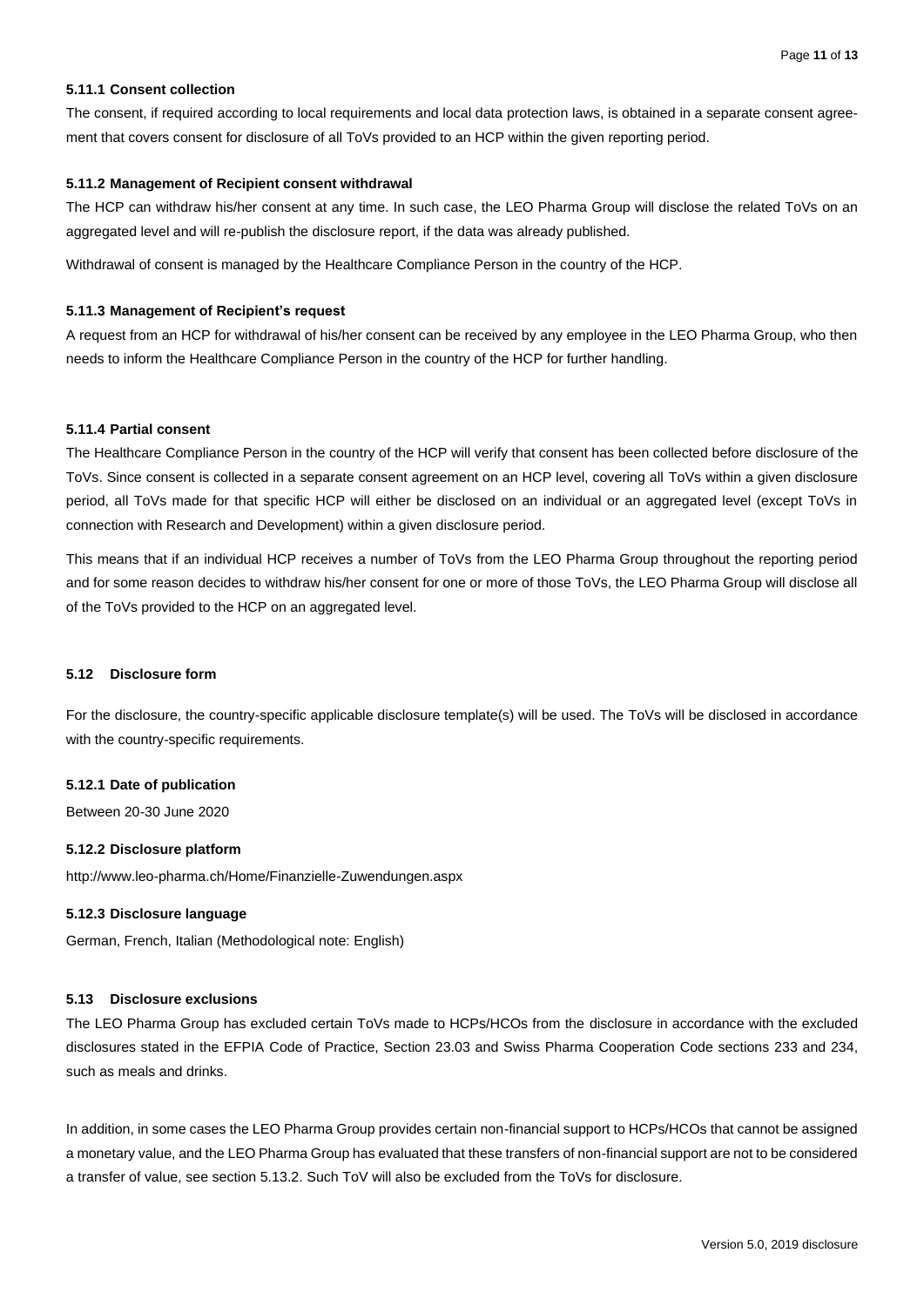# <span id="page-11-0"></span>**5.13.1 LEO Pharma employees attendance at conferences**

In cases where LEO Pharma employees sign up for a conference for regular conference attendance through the standard registration webpage, the LEO Pharma Group does not consider this ToV disclosable and it would be part of ordinary course purchases.

# <span id="page-11-1"></span>**5.13.2 Support for publications**

Literature publications that relate to **LEO Pharma originated data and analyses** may be developed collaboratively between an HCP (external author) and the LEO Pharma Group (internal author). In accordance with Good Publication Practice for Communicating Company-Sponsored Medical Research (GPP3) and as stated in the LEO Pharma Group guideline on Scientific, Medical and/or Technical Publications, the LEO Pharma Group does not pay honoraria to authors. Instead, authors contribute to these publications freely by using their time and intellectual resources.

To facilitate the development of publications so that the LEO Pharma Group can meet the obligation to publish results from clinical trials and other research activities in a timely manner, often professional medical writers are used. They can be employees of the LEO Pharma Group or from an external medical writing agency.

Support where the LEO Pharma Group provides a medical writer to an HCP in order to assist the HCP in a publication related to LEO Pharma originated data and analysis is not considered a ToV to the HCP as 1) no fee-for-service activity occurs whereby the HCP obtains no financial benefit, and 2) the value of the support provided by the LEO Pharma Group to authors is to society at large, the scientific community, patients, and the LEO Pharma Group, as it speeds up the process in which we share data, analysis, and interpretation to increase the overall knowledge about our products/patient solutions in development and in clinical use, i.e. there is no value to be transferred to the HCP.

However, the LEO Pharma Group will disclose editorial service fees provided to a medical writer to support an HCP in a publication that is made independent of the LEO Pharma Group in the name of the HCP Author in the fee-for-service category.

For all publications supported by the LEO Pharma Group, the LEO Pharma Group requires transparency and the (co)authorship and contributorship, including any financial contributions from the LEO Pharma Group will be mentioned.

# <span id="page-11-2"></span>**6 Disclosure of ToVs provided to Patient Organizations**

The LEO Pharma Group is committed to ensuring transparency in its relationship with Patient Organizations and will, in accordance with the EFPIA Code of Practice and Swiss Pharma Cooperation Code, make publicly available any ToVs and non-financial support provided by the LEO Pharma Group to Patient Organizations in countries with disclosure requirements.

In accordance with the Global Healthcare Compliance Process as described in section 4 of this document, the Healthcare Compliance Person in the country of the Patient Organization is responsible for preparing the disclosure report with the Direct and Indirect ToVs provided to Patient Organizations from his/her country and disclosing such ToVs in accordance with local disclosure requirements.

Where applicable according to local disclosure requirements, a global LEO Pharma Patient Organization disclosure template will be used by the LEO Pharma entity containing, as a minimum, the following information:

- Country of Patient Organization
- Name of Patient Organization
- Address of Patient Organization
- Type of engagement (type of support/contracted services)
- Type of ToV (financial/non-financial)
- Description of the engagement (description of the nature of the support/contracted services)
- Amount/non-financial support (where no meaningful monetary value can be assigned)
- Currency